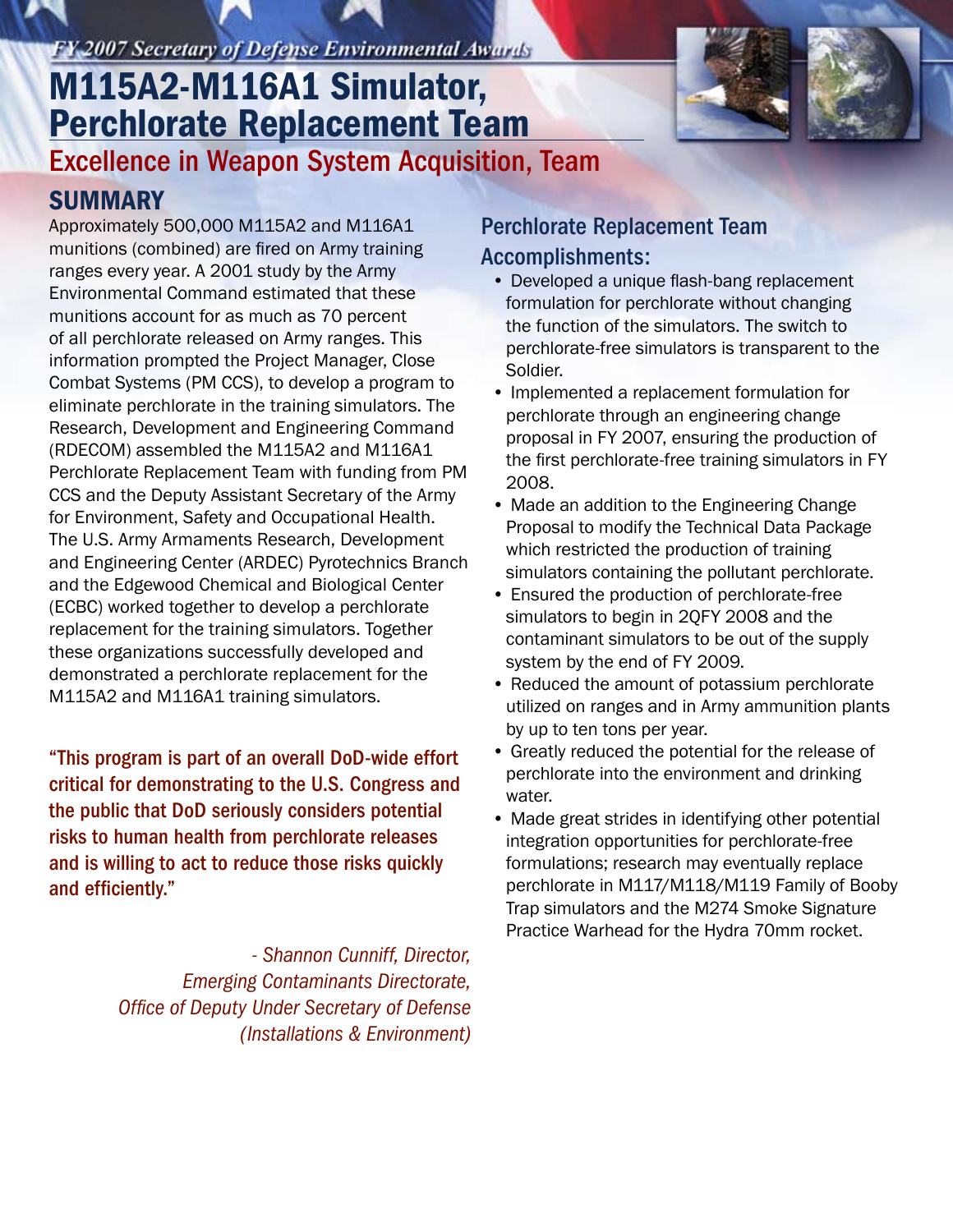#### INTRODUCTION

The Department of Defense (DoD) uses many types of non-lethal training munitions on its installations and ranges. Two of the most widely used devices are the M116A1 Hand Grenade Simulators and M115A2 Ground Burst Projectile Simulators. The simulators create flash, bang and whistle (M115A2 only) effects that simulate battlefield conditions such as incoming projectiles, hand grenades and improvised explosive devices. These systems traditionally utilized a pyrotechnic composition that consists of potassium perchlorate and aluminum to produce the required effects. However, the Environmental Protection Agency (EPA) identified the perchlorate ion (ClO4-) as a contaminant of concern due to its high solubility, persistence in the environment and potential effects on human health.

A combined 500,000 M115A2 and M116A1 munitions are fired on Army training ranges every year. A 2001 study by the U.S. Army Environmental Command (USAEC) estimated that these munitions account for as much as 70 percent of all perchlorate used on Army ranges. This information prompted the Project Manager, Close Combat Systems (PM CCS), to initiate a program to eliminate perchlorate in the training simulators. The Research, Development and Engineering Command (RDECOM) assembled the M115A2 and M116A1 Perchlorate Replacement Team with funding from PM CCS and the Deputy Assistant Secretary of the Army for Environment, Safety and Occupational Health. The technical leads for the program, the U.S. Army Armaments Research, Development and Engineering Center (ARDEC) Pyrotechnics Branch and the Edgewood Chemical and Biological Center (ECBC), worked together to develop a perchlorate replacement for the training simulators. Together these organizations successfully developed and demonstrated a perchlorate-free flash-bang formulation for the M115A2 and M116A1 training simulators. The formulation was implemented through an engineering change (ECP) proposal in FY 2007 and the first perchlorate-free training simulators will be produced in late FY 2008.



*The U.S. Army Environmental Quality Technology Ordnance Environmental Program. The M115A2 and M116A1 Perchlorate Elimination Program was the first project in this Program. Pictured from Left to Right: Dr. Brad Forch, ARL, Dr. Bill Anderson, ARL, Mr. Frank Novak, JMC, Dr. John Beatty, ARL, Ms. LaShanda Felton, AMRDEC, Mr. Mark Motyka, ARDEC, Ms. Sally Gaines, Corrpro/JMC, Dr. Gary Chen, ARDEC, Mr. Mike Hartley, ARDEC, Ms. Shawna Showalter, ARDEC, Mr. Christopher Fish, ARDEC, Ms. Gretel Raibeck, ARDEC, Dr. Ross Sausa, ARL, Dr. Mike McQuaid, ARL, Mr. Larry Warren, ARDEC, Mr. Noah Lieb, HAI/RDECOM, Dr. Mark Johnson, USACHPPM, Mr. Dave Redding, ECBC, Dr. Maggie Hurley, ARL, Mr. Joe Domanico, ECBC, Dr. Betsy Rice, ARL, Dr. Ed Byrd, ARL, Mr. Bill Ruppert, HAI/RDECOM.*

This was the first DoD program to eliminate perchlorate compounds from a munition based solely on environmental concerns. These efforts will eliminate perchlorate releases from training with the M115A2 and M116A1 simulators on every single Army infantry training site and at the Radford Army Ammunition Plant.

#### Perchlorate Background

Early concern about perchlorate came about after technology improvements enabled researchers to detect perchlorate in groundwater at significantly lower levels. EPA placed perchlorate on its Contaminant Candidate List for possible regulation in 1998 and required it to be monitored in drinking water under the Unregulated Contaminant Monitoring Rule in 1999. On February 18, 2005, the EPA established an official oral reference dose of 0.0007 mg/kg/day for the perchlorate ion, which translates to a drinking water equivalent level of 24.5 parts per billion (ppb). This level is consistent with the recommended reference dose included in the National Academy of Science's January 2005 report on perchlorate, which established a safe level for total daily perchlorate intake. This study found that perchlorate can inhibit thyroid functions by blocking the uptake of iodine by the thyroid gland. Pregnant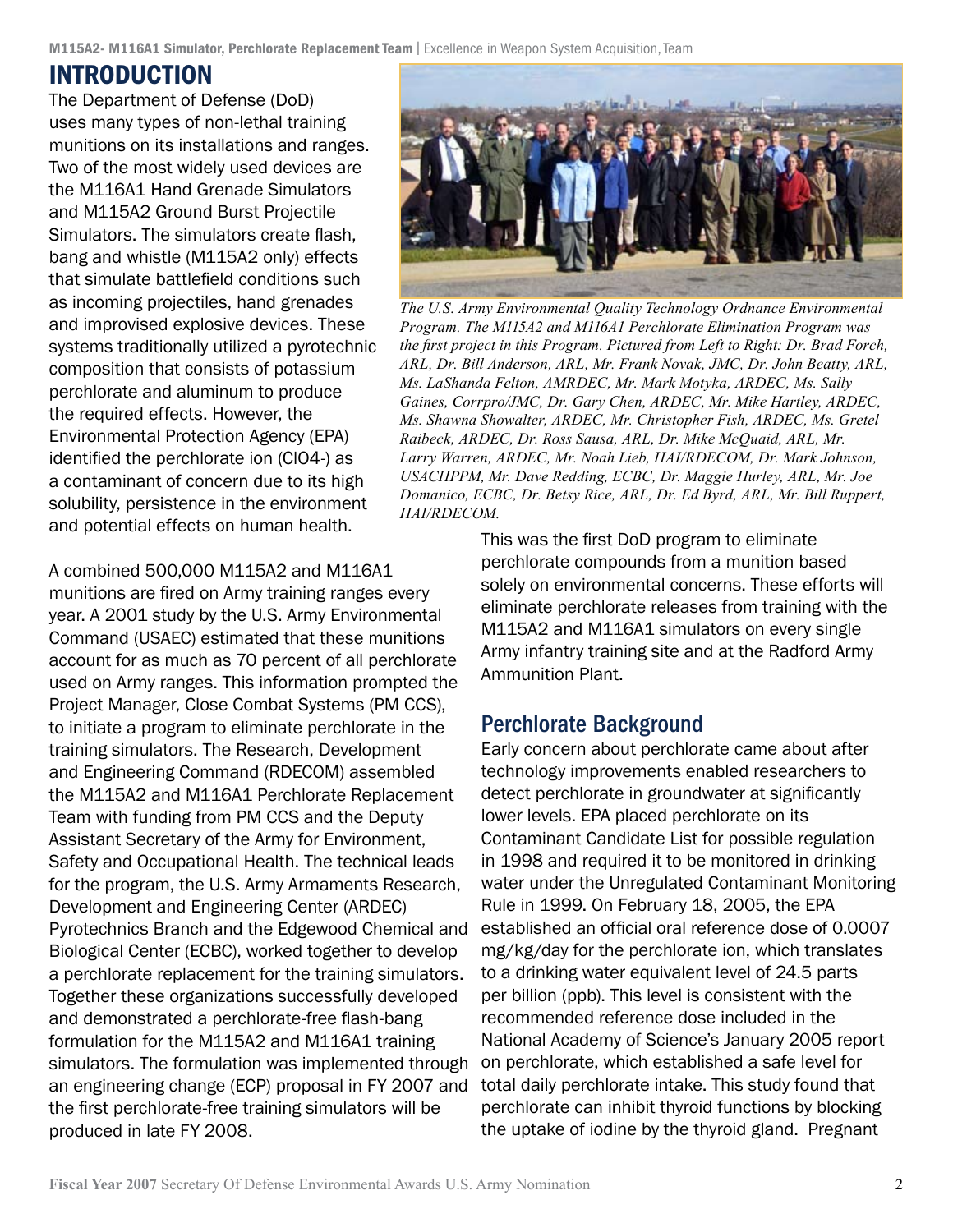women, children and those with already low iodine levels are particularly at risk from perchlorate exposure.

To date, EPA has detected perchlorate in groundwater in at least 34 states. Several states have been proactive in regulating perchlorate by developing a maximum contaminant level (MCL). The MCL for California is 6 ppb and the MCL for Massachusetts is 2 ppb. These regulations are much lower than the recommended federal guidance of 24.5 ppb and could impact the use of perchlorate-containing munitions in these states. Although current federal regulations do not exist today, perchlorate may be regulated under the federal Clean Water Act in the future. The Office of the Secretary of Defense Emerging Contaminant Directorate placed perchlorate on the Action List because continued use of perchlorate has significant potential impacts to human health and the environment as well as the DoD mission.



*The M116A1 (shown) is a 4" tall cylinder - roughly the size of a deck of cards.*

Perchlorate compounds can potentially be released into the environment at any phase in the munitions life cycle: chemical manufacturing, cartridge loading and assembly, transportation, storage, use or demilitarization. However, one of the greatest areas of concern is the use of perchlorate-containing munitions on training ranges where releases can occur in two ways: if the munition does not function at all (i.e., a dud), or functions partially (i.e., a low-order round).

### BACKGROUND

The Perchlorate Replacement Team's success is due to the contributions and capabilities of its members.

- •Ms. Maryalice Miller Director, Environmental Acquisition and Logistics Sustainment Program, Headquarters RDECOM / Acting Director, Environmental Support Office
- •Mr. James Wejsa Branch Chief, ARDEC Pyrotechnics
- •Col. Raymond Nulk Project Manager, PM CCS
- •Mr. Frank Novak Industrial Base Specialist, Joint Munitions Life Cycle Management Command (JMLCMC) Headquarters
- •Mr. Joseph Domanico Team Leader, ECBC Pyrotechnics
- •Dr. Mark Johnson Directorate of Toxicology, U.S. Army Center for Health Promotion and Preventative Medicine (USACHPPM)
- •Ms. Kimberly Watts Director, USAEC Sustainable Ranges Program
- •Mr. William Ruppert Assistant Program Director, Hughes Associates, Inc.
- •Mr. Phil Grucci President, Pyrotechnique by Grucci, Inc.
- •Dr. Edward Bouwer Professor, Department of Geography and Environmental Engineering, Johns Hopkins University

## POSITION DESCRIPTION

Program Director Ms. Maryalice Miller at HQ RDECOM, and Assistant Program Director Mr. William Ruppert at Hughes Associates, Inc., managed the Perchlorate Replacement Team. They provided oversight to the program and facilitated interim progress reviews (IPRs). PM CCS manages the M115A2 and M116A1 programs for the Army and maintains munition availability and performance. PM CCS initiated this program to eliminate perchlorate from the munitions solely based on the potential environmental impacts of continuing to train with perchlorate-containing munitions. Mr. James Wejsa, ARDEC, and Mr. Joseph Domanico, ECBC, served as co-technical leads on this project. Each group competed to develop unique replacement materials that were tested side-by-side with the baseline perchlorate formulation. These efforts lead to a joint solution. Mr. Phil Grucci, President of Pyrotechnique by Grucci, used his facility at the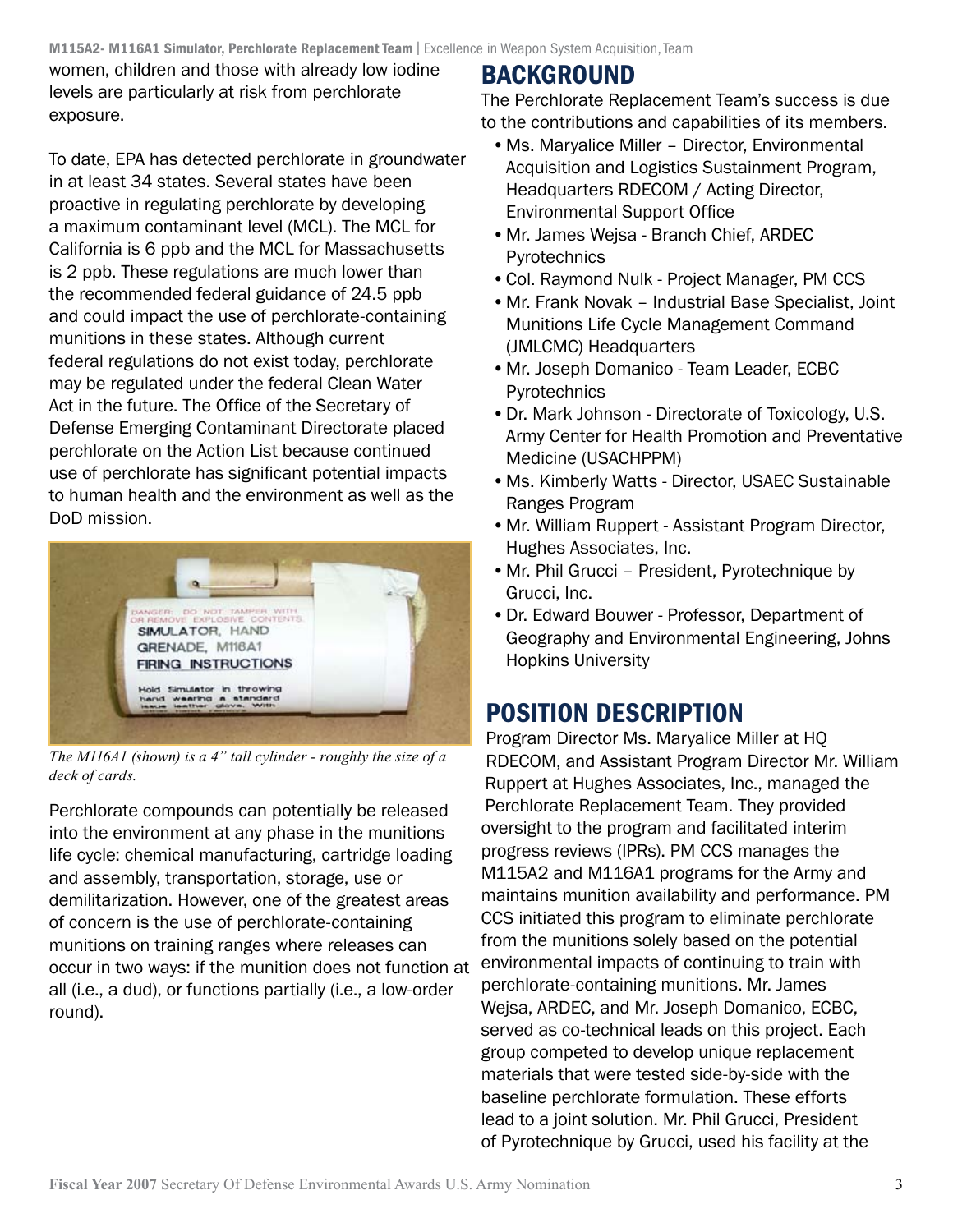M115A2- M116A1 Simulator, Perchlorate Replacement Team | Excellence in Weapon System Acquisition, Team



*Four M116A1 Simulators Mimic an IED Attack on a convoy.*

Radford Army Ammunition Plant to produce smallscale and limited production-scale runs of the replacement formulations for testing. Most major tests and demonstrations were also completed at the Grucci facility. Dr. Mark Johnson, USACHPPM, completed environmental health assessments (EHAs) for the replacement formulations to ensure that the replacement was more environmentally benign than the perchlorate formulation. Ms. Kimberly Watts, USAEC, helped develop the program by identifying the combined use of M115A2 and M116A1 simulators as one of the largest sources for perchlorate use on training ranges. The Johns Hopkins University conducted and published the most comprehensive study of its kind on perchlorate chemistry, occurrence and remediation. A representation of the Perchlorate Replacement Team's involvement is found in Figure 1.



### AWARDS AND SERVICES

- •The Perchlorate Replacement Team was awarded the Secretary of the Army Award for Environmental Engineering in Weapon Systems Acquisition in January 2008.
- •ARDEC received the 2007 Malcolm Baldrige National Quality Award.
- •Dr. Gary Chen, ARDEC technical POC, received the 2006 Army Research and Development Achievement Award for the Reduced Optical Signature Emissions Solution program.
- •Participants in the program are members of the National Defense Industrial Association and Association of United States Army.

### ACCOMPLISHMENTS

#### Weapon System Acquisition Program

#### Summary

The Perchlorate Replacement Team's goal was to develop a perchlorate-free flash-bang formulation to meet the specifications of MIL-S-10058 and MIL-S-10057 (Table 1). Another goal was to make the

| <b>Table 1: Performance Specifications</b> |                                                   |                                                   |
|--------------------------------------------|---------------------------------------------------|---------------------------------------------------|
| Requirement                                | M115A2 (MIL-S-10058)                              | M116A1 (MIL-S-10057)                              |
| Delay after<br>Ignition                    | Whistle: 6-10 sec.<br>Burst: 8-14 sec.            | Burst: 6 to 12 sec.<br>(Acceptance 8.5 sec. min.) |
| <b>Burning Time</b>                        | Photo Flash:<br>Instantaneous<br>Whistle: 2-4 sec | Photo Flash: Instantaneous                        |
| Sound Level                                | 138 decibels at min. 75 ft.<br>(Mil-S-10058H)     | 125 decibels at min. 75 ft.<br>(Mil-S-10057H)     |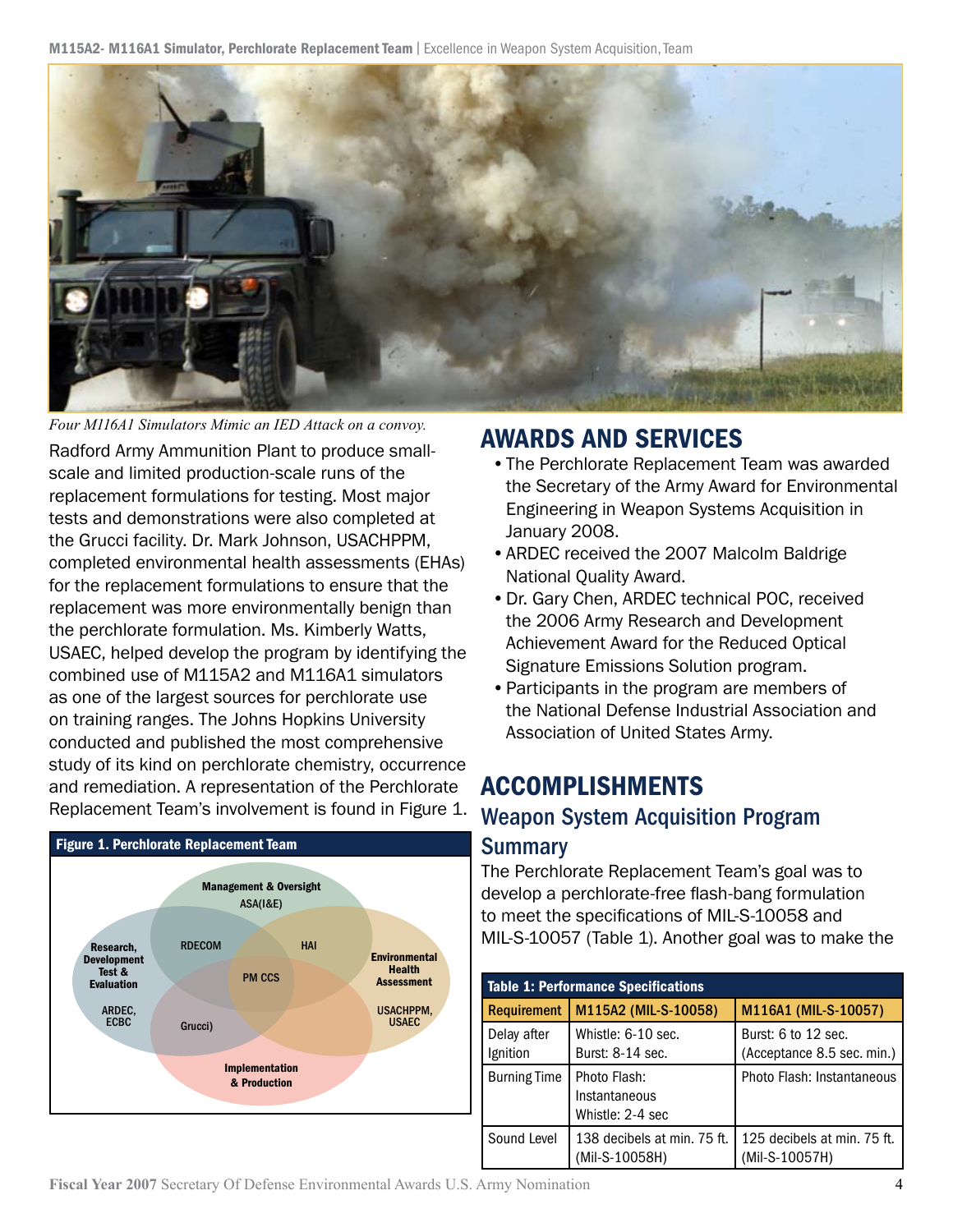#### M115A2- M116A1 Simulator, Perchlorate Replacement Team | Excellence in Weapon System Acquisition, Team

transition to a perchlorate-free simulator transparent to the Soldier. To do this, the team established a full set of end user requirements – sound, fragmentation, light, smoke, feel – with the objective of creating perchlorate-free simulators physically indistinguishable from the current M115A2 and M116A1 simulators.

The program was designed to mitigate technical risk from the start. ARDEC and ECBC competed to produce perchlorate-free prototypes. After exploring a large number of alternatives for a perchlorate-free oxidizer, ARDEC and ECBC selected different materials the new formulations and will maintain munition to develop two separate formulations for testing: one based on strontium nitrate (ECBC) and one based on potassium nitrate (ARDEC). During initial testing, the strontium nitrate formulation did not provide sufficient amount of perchlorate in the previous formulation, or consistent performance, so the potassium nitrate formulation was initially selected as the replacement. At the production scale, the potassium nitrate formulation did not perform as consistently as in the small-scale testing, so a third formulation of black powder and aluminum was investigated. The black powder formulation proved to be the most consistent at meeting all sound requirements and it was selected as the perchlorate replacement. All system requirements were met or exceeded, and the look, feel and performance of the perchlorate-free simulators will be exactly the same to the Soldier. In addition, this transition will require minimal changes to the current manufacturing line.

simulators are no longer produced using potassium perchlorate. Production of M115A2 and M116A1 simulators loaded with the perchlorate-free pyrotechnic formulation will begin in 2QFY2008, and the perchlorate-based versions will no longer be produced. The majority of perchlorate-based simulators will be out of the supply system by the end of FY2009. PM CCS invested additional funding to upgrade and expand the existing simulator production lines at Radford Army Ammunition Plant to take full advantage of the success of this program. This investment ensures full production capacity with availability, Soldier readiness and training capability.

Based on annual average usage numbers and the this project has reduced the amount of potassium perchlorate utilized on ranges and in Army ammunition plants by up to ten tons per year, benefiting Soldiers and surrounding communities by greatly reducing the potential for perchlorate exposure. In addition to reducing perchlorate used in the M115A2 and M116A1 simulators, the Perchlorate Replacement Team strives to identify other potential horizontal integration opportunities for these perchlorate-free formulations. RDECOM is directly leveraging this research to develop perchlorate replacements in other weapon systems including the M117/M118/M119 Family of Booby Trap simulators and the M274 Smoke Signature Practice Warhead for

During qualification testing of the new formulation in the M115A2 and M116A1 simulators, active military trainers took part in a human factors assessment of the new design and reported that there were no significant differences noted between the new design and the older baseline design.

The new simulators formulation was approved and implemented through an Engineering Change Proposal (ECP) in April of 2007 to modify the Technical Data Package for the training simulators. This modification requires that the M115A2 and M116A1 training



*Simulators create battlefield conditions during training.*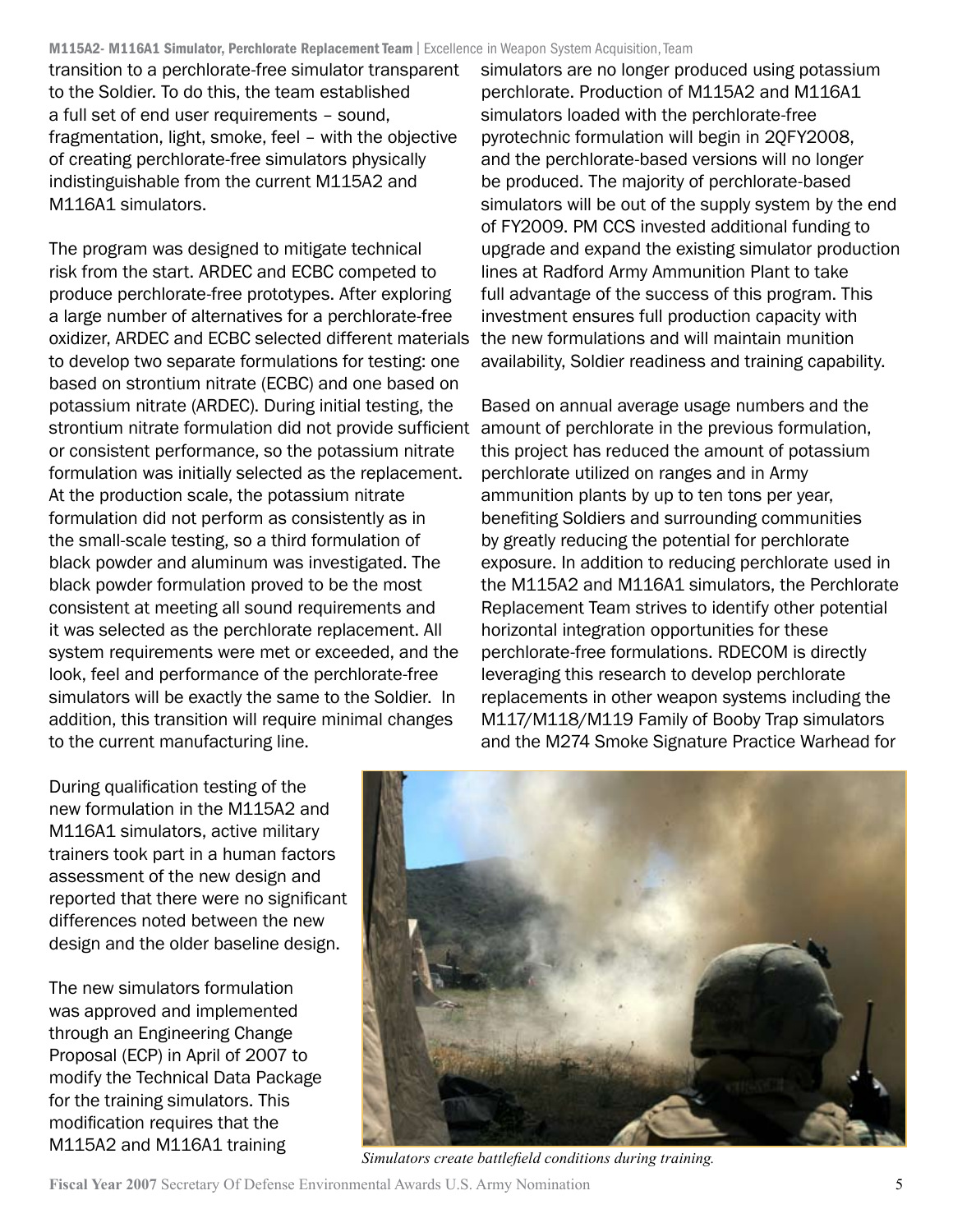the Hydra 70mm Rocket system as part of the U.S. Army Environmental Quality Technology Ordnance Environmental Program.

#### Team Communication and Coordination

Communication and coordination was a key factor in the Perchlorate Replacement Team's success. The Perchlorate Replacement Team combined environmental personnel with the technical energetics community to develop an environmentally preferable solution. This required communication between the groups to ensure that all goals were met. RDECOM

managed the environmental aspects of the program, while USAEC sustainable range personnel and USACHPPM toxicologists played key roles in defining the impact of continuing to train with perchloratebased munitions and ensuring that the replacement formulations would be environmentally preferable. RDECOM and USACHPPM analyzed environmental impacts of all candidate pyrotechnic ingredients and compositions, plus other simulator components such as fuses, coatings and adhesives, and provided expert recommendations in support of all key program decisions and down-selections. ARDEC and ECBC provided monthly reports to RDECOM to promote communication and ensure that all new formulations met environmental criteria as early in development as possible. The entire team met for regular IPRs to update the status of the program.

The manufacturer (Pyrotechnique by Grucci) played an integral role in assessing feasibility and producibility of the candidate materials. Grucci was involved from the start of the program and provided input into material development. The Grucci manufacturing facilities at Radford Army Ammunition Plant produced all limited scale production runs used in the testing and demonstration of the perchlorate-free simulators. In addition, Grucci hosted several IPRs, production plant tours and functional tests at their facility.



*M116A1 used to simulate IED attack.*

### Incorporating ESOH Integration into Systems Engineering

The program was managed through the complete lifecycle engineering concept. Environment, Safety and Occupational Health (ESOH), factors were considered in all aspects and decisions throughout the entire life-cycle of the munition. The program considered post-production and fielding issues including manufacturing, Department of Transportation (DOT) Transportation Hazard Classification, depot storage, Soldier usage and demilitarization as part of the complete life cycle. The new design will not add any unacceptable risks or liabilities in these post developmental areas.

#### ESOH Risk Management

First and foremost, the simulator perchlorate replacement effort was an environmentally-driven program. Therefore, the new materials had to be environmentally preferable when compared to perchlorate. USACHPPM was tasked to determine if the newly developed materials were more environmentally benign than the current formulations. USACHPPM developed the Environmental Health Assessment (EHA) program to support this effort by evaluating the ESOH impacts of replacement compositions and systems through a step-wise, phased approach to determining the environmental impacts of perchlorate replacements. USACHPPM worked with project leaders in parallel with their research to develop EHA reports for the perchlorate